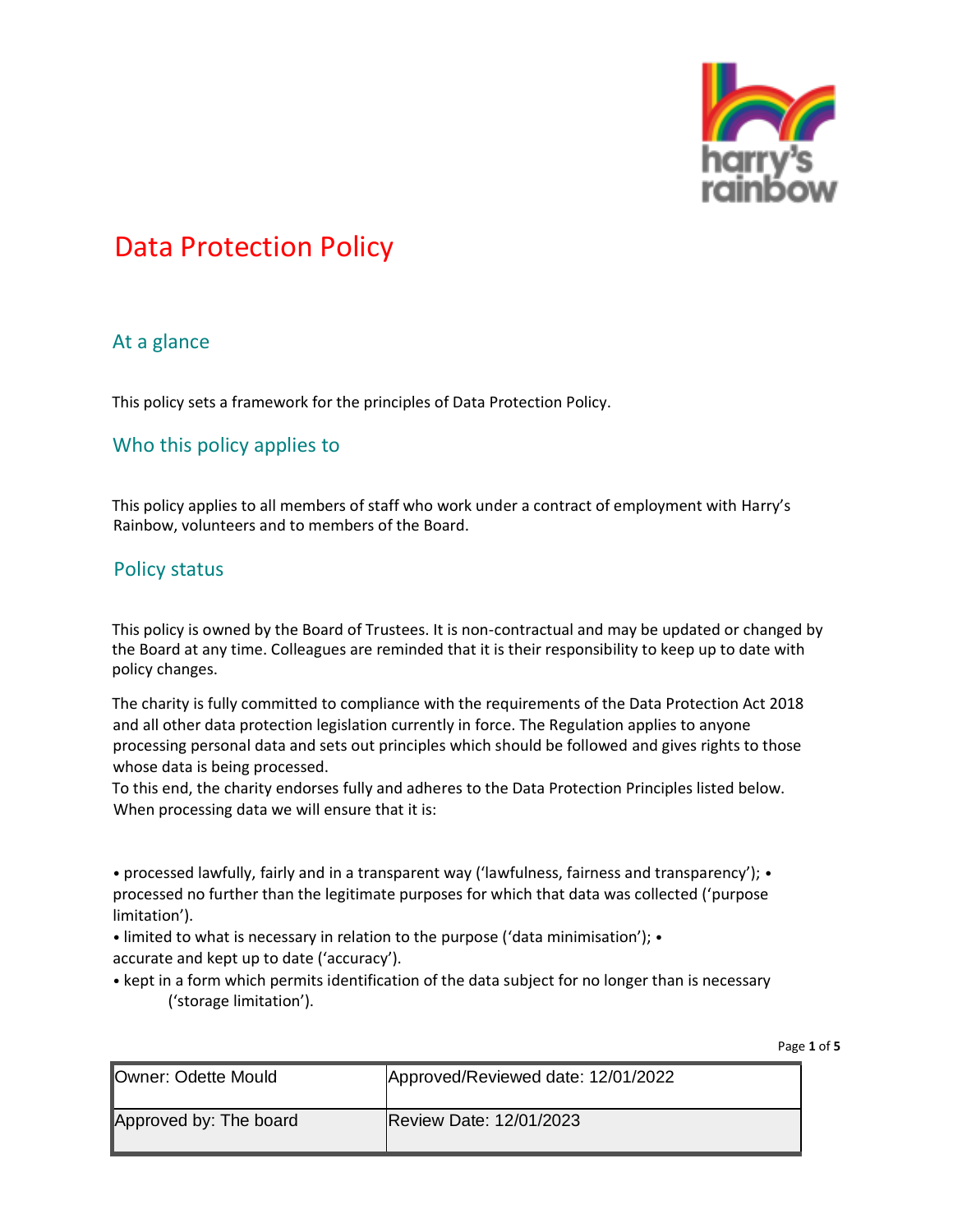

- processed in a manner that ensures security of that personal data ('integrity and confidentiality').
- processed by a controller who can demonstrate compliance with the principles ('accountability').

These rights must be observed at all times when processing or using personal information. Therefore, through appropriate management and strict application of criteria and controls, the charity will:

• observe fully the conditions regarding having a lawful basis to process personal information; • meet its legal obligations to specify the purposes for which information is used; • collect and process appropriate information only to the extent that it is necessary to fulfil operational needs or to comply with any legal requirements.

- ensure the information held is accurate and up to date.
- ensure that the information is held for no longer than is necessary.
- ensure that the rights of people about whom information is held can be fully exercised under the Data Protection Act 2018 (i.e., the right to be informed that processing is being undertaken, to access personal information on request; to prevent processing in certain circumstances, and to correct,
	- rectify, block or erase information that is regarded as incorrect information).
- take appropriate technical and organisational security measures to safeguard personal information.
	- ensure that personal information is not transferred outside the EU, to other countries or international organisations without an adequate level of protection.

#### Employees' Personal Information

Throughout employment and for as long as is necessary after the termination of employment, the charity will need to process data about you. The kind of data that the charity will process includes:

- any references obtained during recruitment.
- details of terms of employment.
- payroll details.
- tax and national insurance information.

Page **2** of **5** 

| <b>Owner: Odette Mould</b> | Approved/Reviewed date: 12/01/2022 |
|----------------------------|------------------------------------|
| Approved by: The board     | <b>Review Date: 12/01/2023</b>     |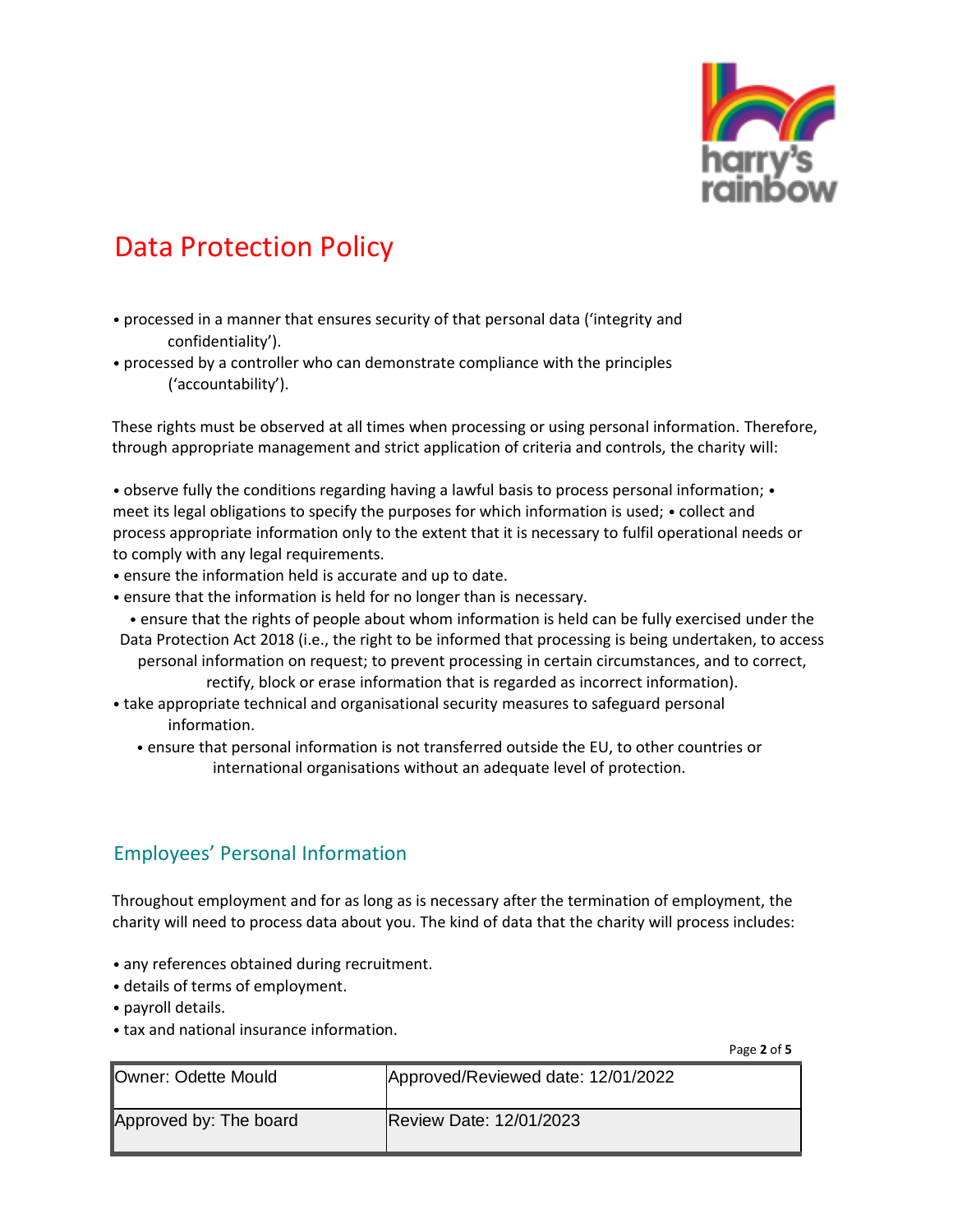

- details of job duties.
- details of health and sickness absence records.
- details of holiday records.
- information about performance.
- details of any disciplinary and grievance investigations and proceedings; •
- training records.
- contact names and addresses.
- correspondence with the charity and other information that you have given the charity.

The charity believes that those records used are consistent with the employment relationship between the charity and yourself and with the data protection principles. The data the charity holds will be for management and administrative use only but the charity may, from time to time, need to disclose some data it holds about you to relevant third parties, for example where legally obliged to do so by HM Revenue & Customs, where requested to do so by yourself for the purpose of giving a reference or in relation to maintenance support, and/or the hosting of data in relation to the provision of insurance. In some cases, the charity may hold sensitive data, which is defined by the legislation as special categories of personal data, about you. For example, this could be information about health, racial or ethnic origin, criminal convictions, trade union membership, or religious beliefs. This information may be processed not only to meet the charity's legal responsibilities but, for example, for purposes of personnel management and administration, suitability for employment, and to comply with equal opportunity legislation. Since this information is considered sensitive, the processing of which may cause concern or distress, you will be asked to give express consent for this information to be processed, unless the charity has a specific legal requirement to process such data.

#### Access to Data

You may, within a period of one month of a written request, inspect and/or have a copy, subject to the requirements of the legislation, of information in your own personnel file and/or other specified personal data and, if necessary, require corrections should such records be faulty. If you wish to do so you must make a written request to your Line Manager. The charity is entitled to change the above provisions at any time at its discretion.

Page **3** of **5** 

| Owner: Odette Mould    | Approved/Reviewed date: 12/01/2022 |
|------------------------|------------------------------------|
| Approved by: The board | Review Date: 12/01/2023            |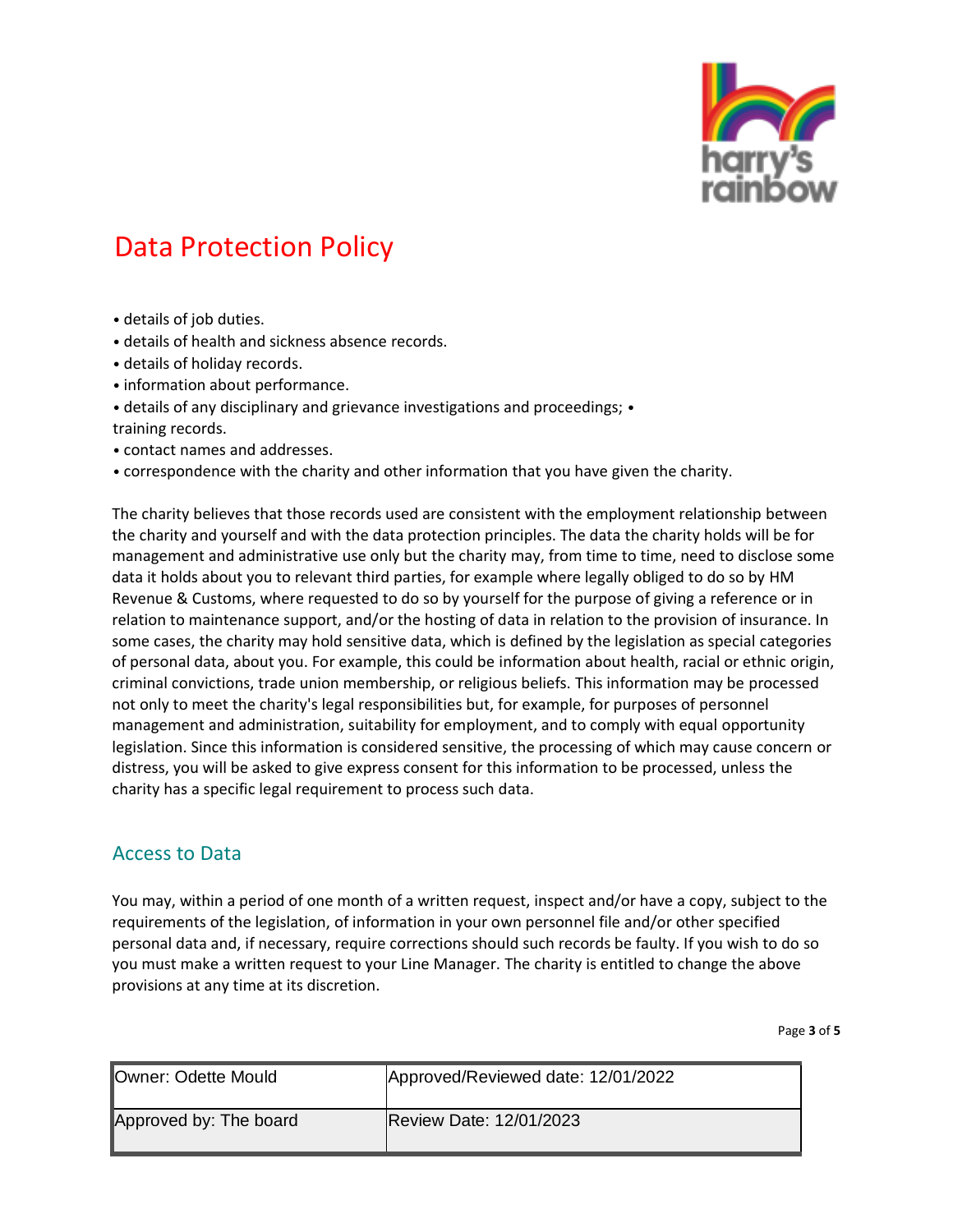

### Data Security

You are responsible for ensuring that any personal data that you hold and process as part of your job role is stored securely.

You must ensure that personal information is not disclosed orally, in writing, via web pages, or by any other means, accidentally or otherwise, to any unauthorised third party.

You should note that unauthorised disclosure may result in action under the Disciplinary Procedure (for employees) which may include dismissal for gross misconduct OR the Serious Misconduct procedure (for Volunteers) which may result in removal from the role.

Personal information should be kept in a locked filing cabinet, drawer, or safe. When it is essential to travel with hard copies of personal data this should be kept securely in a bag and where possible locked away out of sight, for example in the boot of a car. Whilst working away from the office, either at home or at an alternative venue, i.e.: Rainbow group, you must ensure that personal data is kept with you at all times, enclosed in a folder and not accessible to any other person.

Electronic data should be coded, encrypted, or password protected both on a local hard drive and on a network drive that is regularly backed up. If a copy is kept on removable storage media, that media must itself be kept in a locked filing cabinet, drawer, or safe. When travelling with a device containing personal data, you must ensure both the device and data is password protected. The device should be kept secure and, where possible, it should be locked away out of sight, for example in the boot of a car. You should avoid travelling with hard copies of personal data where there is secure electronic storage available. When using an electronic device away from the office i.e.: at home, you must ensure your screen is facing away from any person who does not have authority to see the data you are viewing.

### Notifying Breaches

A personal data breach is a breach of security leading to the accidental or unlawful destruction, loss, alteration, unauthorised disclosure of, or access to, personal data transmitted, stored or processed. The following are examples of data breaches

- access by an unauthorised third party.
- deliberate or accidental action (or inaction) by a data controller or data processor; sending personal data to an incorrect recipient.
- computing devices containing personal data being lost or stolen.
- alteration of personal data without permission.

| Owner: Odette Mould    | Approved/Reviewed date: 12/01/2022 |
|------------------------|------------------------------------|
| Approved by: The board | Review Date: 12/01/2023            |